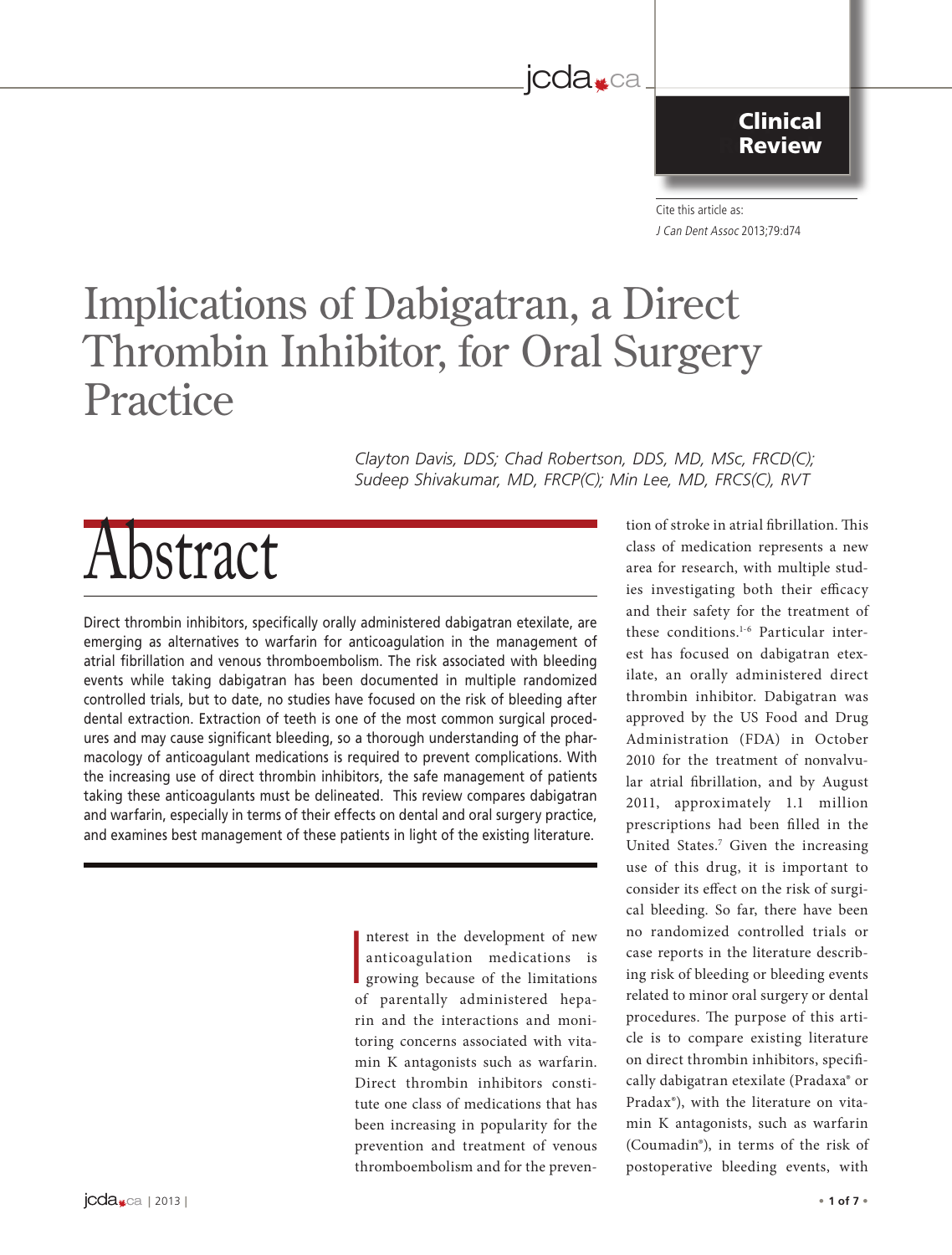

**Figure 1:** Coagulation cascade showing points of activity of warfarin (a vitamin K antagonist) and dabigatran (a direct thrombin inhibitor).

the ultimate goal of establishing preliminary recommendations for clinicians until further research has been published to guide dental treatment.

#### **Anticoagulation in the Dental Context**

The extraction of teeth is one of the most commonly performed surgical procedures, and it is most often done in an outpatient setting. Although extraction is usually a minor procedure, patients who are at a higher risk of hemorrhage must be carefully assessed and proper measures for postoperative hemostasis undertaken. Over the past few decades, the primary treatment for long-term anticoagulation has been vitamin K antagonists such as warfarin.8 Although warfarin is widely used, as mentioned in the 2012 practice guidelines of the American College of Chest Physicians (ACCP),<sup>8</sup> practitioners must be aware of certain concerns, including narrow therapeutic window, variability in dose response, and diet and drug interactions, as well as the requirements for good pharmacologic understanding, good patient communication and compliance with prescribed therapy.

## jcda<sub>sca</sub>

#### **Direct Thrombin Inhibitors**

The coagulation protein factor II, also known as thrombin, is part of the common pathway of coagulation. Prothrombin is converted to thrombin by factor Xa and factor Va.<sup>9</sup> The primary function of thrombin in coagulation is to convert fibrinogen to fibrin, a compound that is involved in the formation of clots.9 Thrombin is also involved in activating factors V, VIII, XI and XIII, as well as binding to thrombomodulin and activating protein  $C^9$  (Fig. 1).

Direct thrombin inhibitors exert their effect through both the soluble and the fibrin-bound forms of thrombin.10 The FDA has approved 4 direct thrombin inhibitors for parenteral administration (lepirudin, desirudin,

bivalirudin and argratroban) and 1 oral form (dabigatran).9 Oral direct thrombin inhibitors are of particular interest because they provide an attractive alternative to existing therapies such as parenteral heparins and vitamin K antagonists, such as warfarin. The advantages of direct thrombin inhibitors include a broad therapeutic window, fixed dosing and lack of interaction with cytochrome P450 enzymes; as such, they do not require the constant monitoring and dose adjustment that are needed for vitamin K antagonists, which in turn allows for more predictable anticoagulation.<sup>9</sup> The prescription cost of dabigatran is significantly higher than that of warfarin, although research on the overall cost to the health care system has found that dabigatran is more cost-effective than warfarin.<sup>11</sup> The parenteral direct thrombin inhibitors are primarily used for anticoagulation in patients with heparin-induced thrombocytopenia or those at risk of this condition.<sup>12</sup> The oral medication dabigatran is currently approved by the FDA for use in nonvalvular atrial fibrillation. Dabigatran is not recommended for patients with prosthetic heart valves or hemodynamically significant rheumatic valvular heart disease.<sup>13</sup> In Europe and Canada, it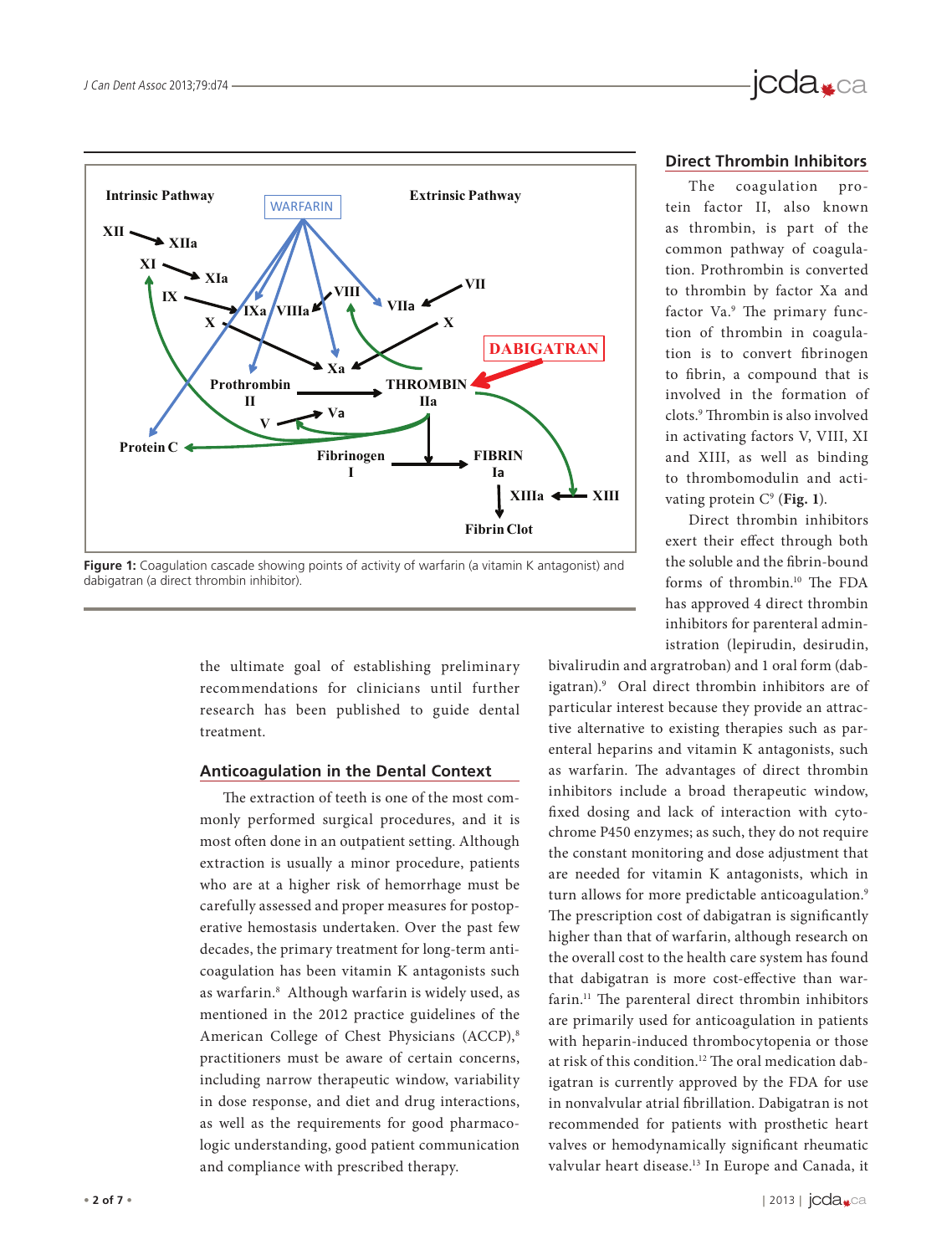has also been approved for prophylaxis of venous thromboembolism. Dabigatran is approved for dosages of 75 mg and 150 mg bid; in Europe and Canada, a 110-mg formulation is also available.

Dabigatran is poorly absorbed by the gastrointestinal tract, and the medication is therefore given as the prodrug dabigatran etexilate.<sup>9</sup> This prodrug is completely converted to dabigatran immediately after ingestion.<sup>14</sup> Peak plasma concentration is reached at approximately 2 hours, and the half-life is 11.5 hours in healthy individuals.14 Twenty percent of the absorbed drug undergoes hepatic metabolism, but the pharmacokinetic profile of dabigatran was not altered in patients with moderate hepatic impairment.<sup>14</sup> Eighty percent of the drug is excreted unchanged via the renal system, and the dosage must be reduced for patients with renal insufficiency (creatinine clearance [CrCl] < 50 mL/min). Creatinine levels should also be considered if the medication is to be discontinued before a surgical procedure.6 The half-life increased to 16 hours in patients with  $CL_{Cr}$  between 30 and 50 mL/min and to 27 hours in those with  $CL_{Cr}$  less than 30 mL/min.<sup>6,9</sup> The pharmacologic properties of dabigatran are summarized in Table 1. Adverse events associated with the use of dabigatran include dyspepsia, dizziness, dyspnea, peripheral edema, back pain, arthralgia, diarrhea and nasopharyngitis.1-4 However, all of these adverse events were more common among patients taking warfarin, with the exception of dyspepsia, which had an occurrence of approximately 11% in the dabigatran group.1 Dabigatran levels may be affected by other medications that affect the P-glycoprotein transporter, in particular ketoconazole, quinidine, verapamil, amiodarone, rifampicin and St. John's wort.15

#### **Risk of Bleeding**

The development of an oral direct thrombin inhibitor has resolved many of the concerns about vitamin K antagonists, leading to dabigatran's recent popularity. However, as with any new medication, practitioners must be cognizant of the potential for problems of various types. One area of concern with these medications is the treatment of complications of hemorrhage. A Cochrane review of 14 studies (total of 27 746 patients) comparing direct thrombin inhibitors with low-molec-

| <b>Characteristic</b>                | Data for dabigatran etexilate               |  |  |  |  |
|--------------------------------------|---------------------------------------------|--|--|--|--|
| Class                                | Direct thrombin inhibitor                   |  |  |  |  |
| Doses available                      | 75 mg, 110 mg, 150 mg                       |  |  |  |  |
| Bioavailability                      | $3\% - 7\%$                                 |  |  |  |  |
| Half-life                            | 11.5 hours                                  |  |  |  |  |
| Time of peak plasma<br>concentration | 2 hours                                     |  |  |  |  |
| Routes of elimination                | 80% renal, 20% hepatic                      |  |  |  |  |
| Indications                          | Atrial fibrillation, venous thromboembolism |  |  |  |  |

Table 1 Pharmacologic data for dabigatran etexilate<sup>1-3,6,9</sup>

ular-weight heparin (LMWH) and vitamin K antagonists showed no statistically significant difference in the risk of bleeding events, although the studies varied widely in their classification of bleeding.3 In the large multicenter Randomized Evaluation of Long-Term Anticoagulation Therapy (RE-LY) trial, which involved 18 113 patients who were taking dabigatran for atrial fibrillation, levels of both major and minor bleeding events were slightly lower among patients taking dabigatran, but the difference was not statistically significant.1 A secondary analysis of the RE-LY study16 showed that 4591 of the patients had undergone at least one invasive procedure for which oral anticoagulation was interrupted. Ten percent of these patients required dental procedures (the second most common procedure documented). The analysis showed similar rates of perioperative bleeding in association with both dosages of dabigatran (110 and 150 mg bid) and with warfarin, even among patients who had urgent or major surgery.<sup>16</sup> More specifically, the incidence of major perioperative bleeding was 4.6% with warfarin, 3.8% with dabigatran 110 mg and 5.1% with dabigatran 150 mg.16

In spite of these findings, concerns have recently been raised with respect to severe bleeding events and their management among patients taking dabigatran.<sup>7,17</sup> Existing approaches to monitoring of international normalized ratio (INR) and partial thromboplastin time (PTT) and to treatment of acute hemorrhage in patients taking either a vitamin K antagonist or heparin have been extensively studied, and the pharmacology of these agents is well known.<sup>8,12</sup> Good results have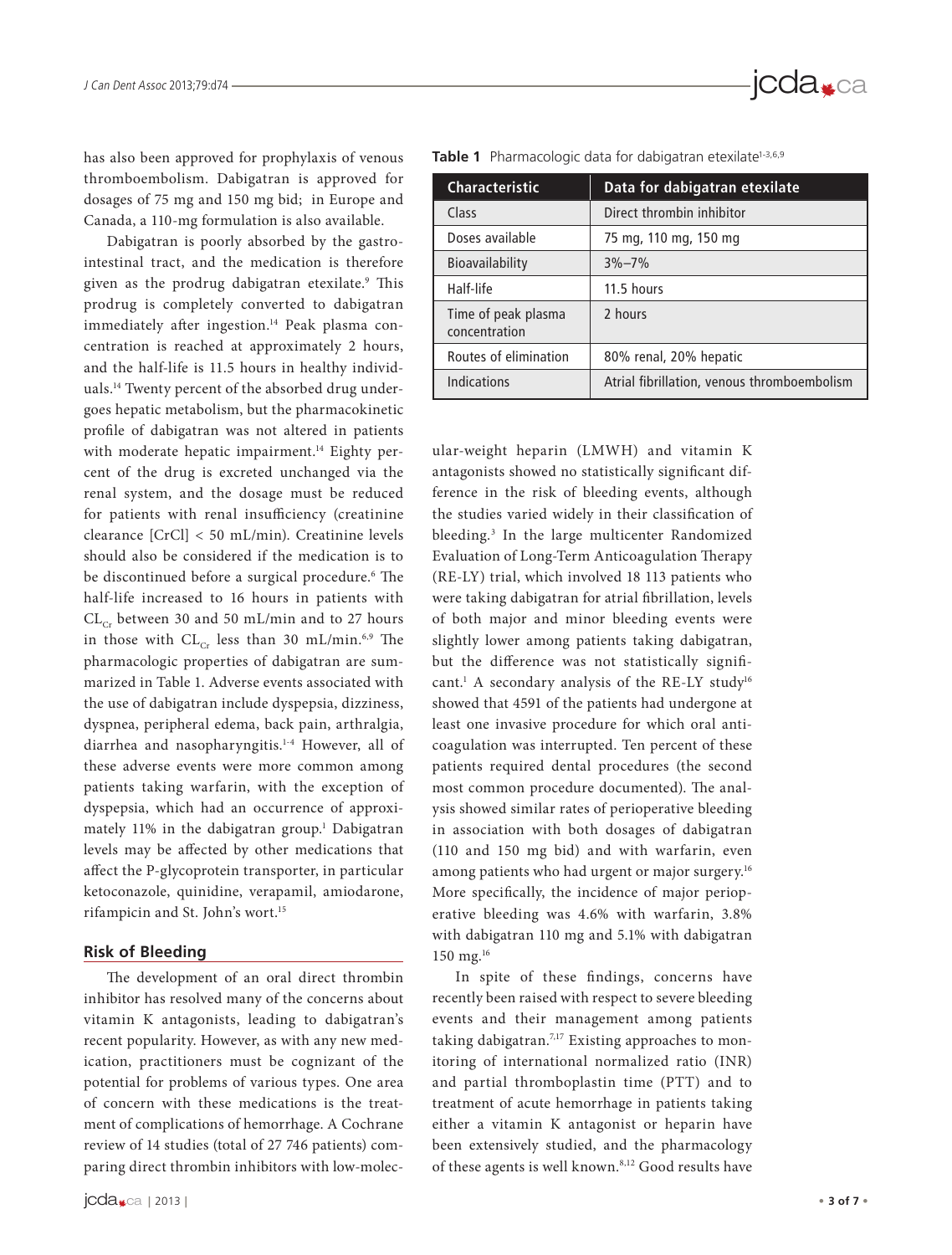

been obtained with administration of vitamin K for mild INR elevation and with administration of prothrombin complex concentrates in cases of acute hemorrhage.<sup>8</sup> Among patients receiving heparin, good reversal characteristics have been obtained with protamine sulphate.12

The tests used to determine anticoagulation levels in patients receiving dabigatran include activated PTT, thrombin time and ecarin clotting time; INR is less useful, as dabigatran has little effect on INR levels.<sup>6</sup> Activated PTT provides a qualitative indication of anticoagulation by dabigatran but is not suitable for precise quantification of effect, especially at high concentrations.<sup>6</sup> Thrombin time has a linear dose–response relationship with dabigatran, but current laboratory tests for determining thrombin time are not well standardized.<sup>6</sup> Ecarin clotting time allows direct measurement of the activity of direct thrombin inhibitors, but this test is not widely used.6 Notably, unlike vitamin K antagonists and heparins, direct thrombin inhibitors lack a specific reversal agent.<sup>6</sup> Recent investigations have assessed the effect of prothrombin complex concentrates on dabigatran therapy, with results showing no effect on any of the 3 tests (activated PTT, thrombin time or ecarin clotting time).<sup>18</sup>

Current treatments for patients who are taking dabigatran and who experience minor bleeding events involve delaying the next dose or discontinuing the drug.<sup>6</sup> For moderate or severe bleeding, treatments include mechanical compression, surgical intervention, fluid replacement, hemodynamic support, oral charcoal application (if recent ingestion of dabigatran) and hemodialysis.6 For life-threatening bleeding, treatment includes administration of prothrombin complex concentrates or charcoal, in addition to supportive measures.6 The lack of a proven effective reversal strategy for dabigatran is an area of concern in emergency or severe hemorrhage situations.<sup>18</sup>

In studies comparing warfarin and dabigatran, the target INR was between 2.0 and 3.0, although this target was achieved in only 50% to 76% of patients.1-3 The management of patients receiving a vitamin K antagonist who require dental extractions has been thoroughly investigated.19-24 In a large multicentre trial of bleeding events following extractions ( $n = 900$  patients), the

incidence of bleeding was 1.55% among patients who were receiving a vitamin K antagonist along<br>with local homogetitic measures and 0.90% in the with local hemostatic measures and 0.89% in the control group (not statistically significant).<sup>20</sup> In that study, the use of local hemostatic measures, such as suturing, gelatin sponge or cellulose mesh, with tranexamic acid mouth rinse reduced the risk of postoperative bleeding among patients taking a vitamin K antagonist to levels comparable to those observed in individuals without anticoagulation.20 In several studies, the use of tranexamic acid mouth rinse greatly reduced the risk of postoperative hemorrhage in patients receiving anticoagulation therapy.19-25 Publié par

The recent ACCP practice guidelines for perioperative management of antithrombotic therapy offer a thorough review of the relevant literature regarding management of patients receiving vitamin K antagonist who require dental extractions.19 The guidelines conclude that continuing vitamin K antagonist therapy around the time of a minor dental procedure, with concurrent administration of an oral prohemostatic agent (e.g., 5 mL tranexamic acid rinse 5 to 10 minutes before surgery and 3 or 4 times daily for the next day or two), is associated with a low risk (< 5%) of a major bleeding event.<sup>19</sup> Other studies have recommended the use of tranexamic acid for a longer postoperative period  $(5-7 \text{ days})$ .<sup>20-23</sup> When medically safe, partial interruption of vitamin K antagonist (for 2 or 3 days) was also an acceptable alternative, leading to an INR of 1.6 to 1.9 on the day of the procedure.<sup>19</sup> The ACCP recommendations<sup>19</sup> are comparable to those of the British Society of Haematology,<sup>25</sup> which states that anticoagulation need not be stopped for dental extractions in patients with INR below 3.0. With the very low risk of a significant bleeding event in association with dental extractions and the ability to treat any events that do arise, the risks associated with discontinuing vitamin K antagonist therapy are of greater concern than the risk of a bleeding event.

#### **Recommendations**

To date, there have been no published studies investigating the incidence of bleeding events among patients receiving a direct thrombin inhibitor and requiring dental extractions. As this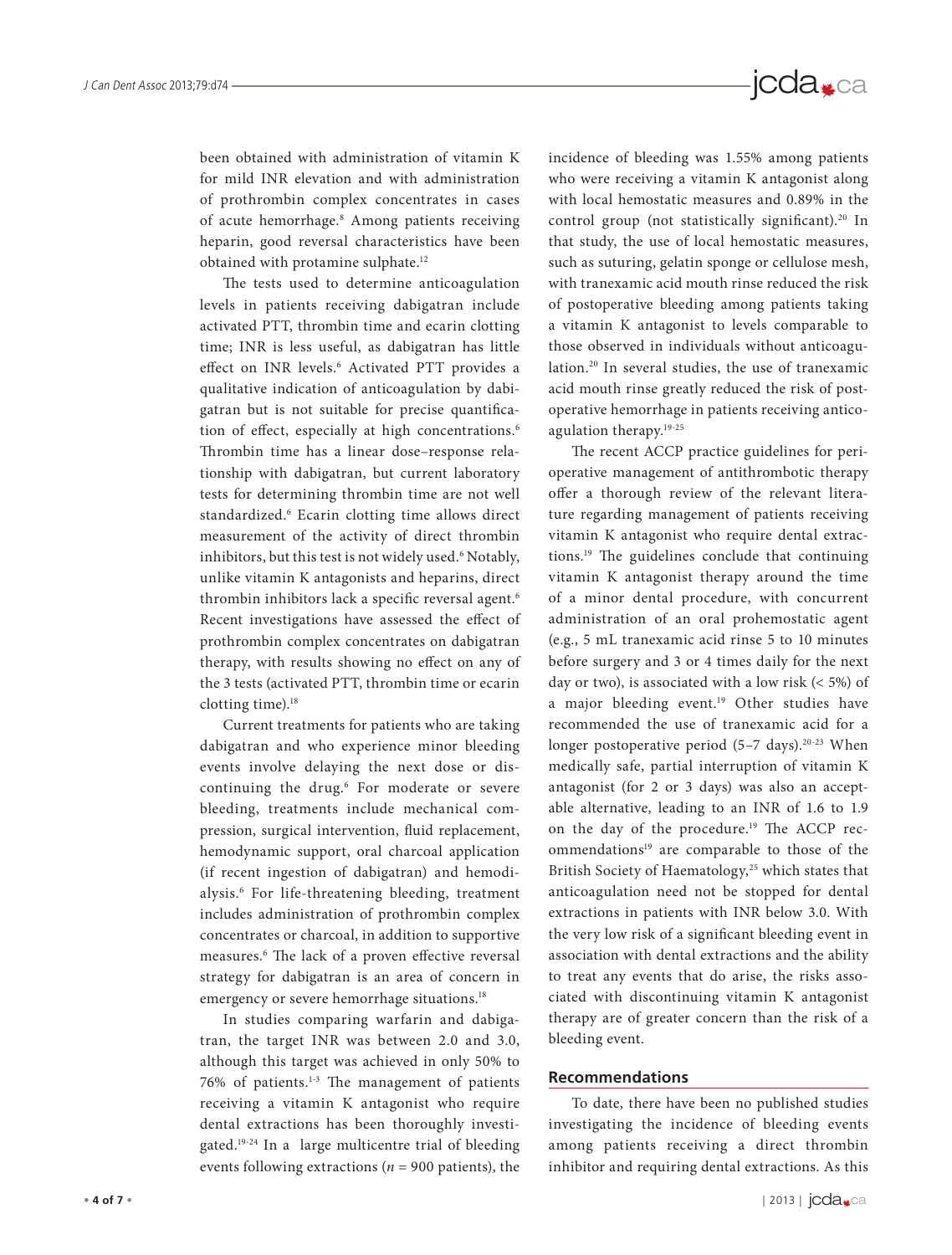

|  | Table 2 Common anticoagulation and antiplatelet medications taken by patients seen in dental offices |  |  |  |  |
|--|------------------------------------------------------------------------------------------------------|--|--|--|--|
|  |                                                                                                      |  |  |  |  |

*ADP = adenosine triphosphate, ASA = acetylsalicylic acid, FFP = fresh frozen plasma, INR = international normalized ratio, LMWH = low-molecular-weight heparin, PCC = prothrombin complex concentrates.*

*\* Local hemostatic measures include suturing, gelatin sponge or cellulose mesh, along with oral 4.8% tranexamic acid rinse qid for 2–5 days.*

class of medication is prescribed for more patients, further data will become available, but for now, available research and evidence on related topics must be used to guide patient management.

All of the studies involving dabigatran that were reviewed showed a risk of hemorrhage statistically similar to that of warfarin when INR was between 2.0 and 3.0, with the exception of gastrointestinal bleeding which was slightly higher in the dabigatran group; in addition, some studies showed a lower incidence of intracranial, life-threatening, surgical site and minor bleeding with dabigatran.<sup>1-6,16</sup> As such, for patients who are undergoing dental procedures or minor oral surgery procedures, such as simple extractions, it can be assumed that the risk of a major bleeding event will be low, similar to that of a patient with INR between 2.0 and 3.0. The risk of bleeding in association with surgical extractions, although increased, is also expected to be low, provided appropriate local hemostatic measures are applied. For patients who require multiple surgical extractions or significant oral maxillofacial surgical procedures, caution must be exercised and consideration given to discontinuing the direct thrombin inhibitor before the procedure, with timing determined by renal function. It is advised that all patients receiving such medications and undergoing dental extractions receive local hemostatic measures, including suturing, gelatin sponge, cellulose mesh and oral 4.8% tranexamic acid rinse qid for 2 to 5 days, as these measures are of considerable importance in controlling postoperative bleeding events.<sup>19-23</sup> For patients who require extensive oral surgery in whom it is safe to stop the anticoagulant medication, renal function must be used to determine the appropriate duration of discontinuation<sup>6</sup>

Recommendations for discontinuation of dabigatran in cases of standard risk of bleeding are 24 hours before the procedure for patients with  $CL_{Cr}$  above 50 mg/mL, 2 days beforehand for those with  $CL_{Cr}$  between 30 and 50 mg/mL and 2 to 5 days beforehand for those with  $CL_{Cr}$  less than 30 mg/mL.6 For procedures with a high risk of bleeding, discontinuation should occur 2 to 4 days

jcda<sub>sca</sub>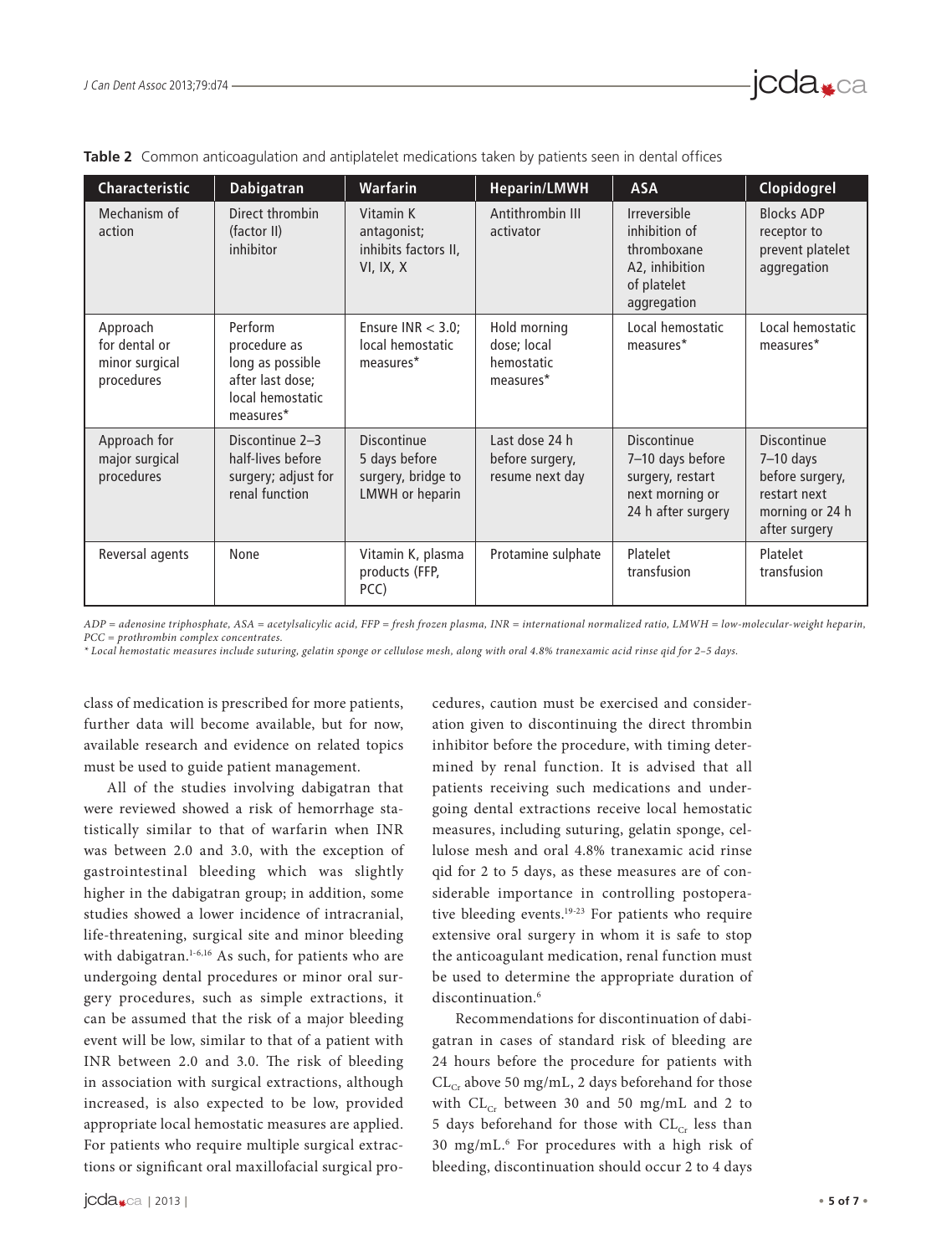

before the procedure for patients with  $CL_{Cr}$  above 50 mg/mL, 4 days beforehand for those with  $CL_{Cr}$ between 30 and 50 mg/mL and more than 5 days beforehand for those with  $CL_{Cr}$  less than 30 mg/ mL.6 If discontinuation of anticoagulation is not advisable and extensive major oral surgery procedures are required, bridging to an appropriate dose of subcutaneous LMWH is recommended, as the ACCP guidelines suggest for patients receiving vitamin K antagonists.8 Table 2 compares dabigatran with other commonly used anticoagulation and antiplatelet medications, in terms of mechanisms of action, recommendations for procedures and reversal agents.

Given the rapid onset of action of dabigatran (2 hours) and its relatively short half-life (11.5 hours), it is recommended that procedures be performed as late as possible after the most recent dose. It may also be feasible, if deemed medically safe by the patient's physician, to consider omitting one dose before an appointment for minor procedures with a suspected higher risk of bleeding. This suggestion is based solely on pharmacologic data for dabigatran, and futher randomized controlled trials are required to confirm the appropriateness of this approach.

It is important to remember the mechanism of action and potential interactions of dabigatran when prescribing postoperative analgesics. In particular, dabigatran levels are not affected by opioid medications or by diclofenac (a nonsteroidal antiinflammatory drug [NSAID]).9 Although dabigatran may not directly interact with NSAID medications, both types of drug increase the risk of bleeding. It is therefore advisable to avoid (when possible) or to use caution in prescribing additional medications that increase the risk of bleeding, such as NSAIDs or acetylsalicylic acid for pain management.15 Acetaminophen and opioid medications are recommended alternatives for patients who are taking dabigatran.

In the management of any patient receiving anticoagulation or antiplatelet therapy, it is important to assess the risk of bleeding, to allow appropriate treatment planning and modifications to minimize the risk of complications. The availability of proven methods of decreasing postoperative bleeding events, using local measures and prohemostatic agents, has led to recommendations to continue anticoagulation therapy during the period around dental extractions.<sup>19-25</sup> As the number of potients taking direct theories in it. number of patients taking direct thrombin inhibitors increases, understanding of appropriate management will also improve. Further observational studies and randomized controlled trials are required to determine and define appropriate guidelines for management. Until then, practitioners must rely on existing studies and evidence to compare the risks and, in discussion with their patients, to determine acceptable treatment plans and modifications.  $\dot{\mathbf{\diamond}}$ 

#### THE AUTHORS



*Dr. Davis is a resident, department of oral and maxillofacial surgery, Capital Health & Dalhousie University, QEII Health Science Centre, VG site, Halifax, Nova Scotia, Canada.*



*Dr. Robertson is an assistant professor, department of oral and maxillofacial surgery, Capital Health & Dalhousie University, QEII Health Science Centre, Halifax, Nova Scotia, Canada.*



*Dr. Shivakumar is an assistant professor, department of medicine, division of hematology, Capital Health & Dalhousie University, QEII Health Sciences Centre, VG Site, Halifax, Nova Scotia, Canada.*

*Dr. Lee is an assistant professor and staff surgeon, department of surgery, Capital Health & Dalhousie University, QEII Health Sciences Centre, New Halifax Infirmary, Halifax, Nova Scotia, Canada.* 

*Correspondence to: Dr. Clayton Davis, Department of Oral and Maxillofacial Surgery, Capital Health QE II, VG site, 1276 South Park St., Halifax, NS B3H 2Y9. Email: cmd@dal.ca*

*The authors have no declared financial interests in any company manufacturing the types of products mentioned in this article.*

*This article has been peer reviewed.*

#### **References**

1. Connolly SJ, Ezekowitz MD, Yusuf S, Eikelboom J, Oldren J, et al. Dabigatran versus warfarin in patients with atrial fibrillation. N Engl J Med. 2009;361(12):1139-51. Epub 2009 Aug 30.

<sup>2.</sup> Schulman S, Kearon C, Kakkar AK, Mismett P, Schellong S, Eriksson H, et al. Dabigatran versus warfarin in the treatment of acute venous thromboembolism. <sup>N</sup> Engl J Med. 2009;361(24):2342-52.

<sup>3.</sup> Salazar CA, Malaga G, Malasquez G. Direct thrombin inhibitors versus vitamin K antagonists or low molecular weight heparins for prevention of venous thromboembolism following total hip or knee replacement. Cochrane Database Syst Rev. 2010(4):CD005981.